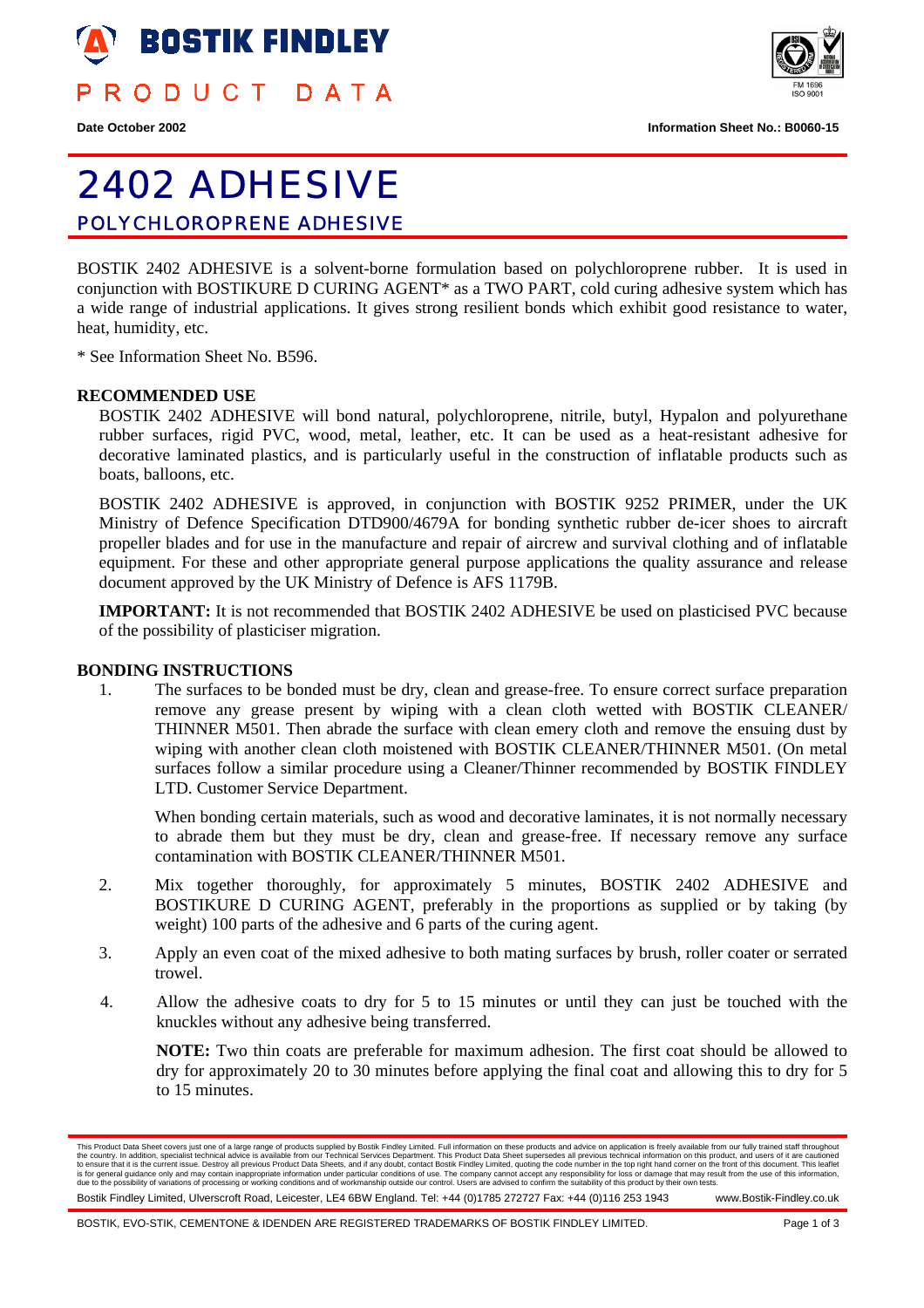5. Join the surfaces, taking care not to trap any air, using as much pressure as possible. Components may be handled within minutes of being bonded.

For the strongest adhesion to metal use BOSTIK 9252 PRIMER, full details of which are given in Information Sheet No.B67. Stir this primer thoroughly and then apply by brush an even, thin coat to the prepared metal surfaces. Allow the primer coat to dry for at least one hour before applying BOSTIK 2402 ADHESIVE.

PRECAUTIONS MUST BE TAKEN TO ENSURE THAT BOSTIK 2402 ADHESIVE, BOSTIKURE D CURING AGENT AND THE MIXED UNCURED ADHESIVE ARE NOT CONTAMINATED WITH WATER OR WATER VAPOUR, AS THIS COULD HAVE A DETRIMENTAL EFFECT ON BOND STRENGTHS.

| Tack Life:       | Approximately 10 to 20 minutes dependent on the surfaces being bonded.                                                                                                                                                                  |
|------------------|-----------------------------------------------------------------------------------------------------------------------------------------------------------------------------------------------------------------------------------------|
| Pot Life:        | 6 to 8 hours in a closed container, but shorter in open containers due to solvent<br>evaporation. Also the pot life decreases with age of the adhesive.                                                                                 |
| Curing Time:     | 48 hours under normal ambient temperature conditions but the strength of the<br>adhesive bond continues to increase, reaching its maximum within 7 days. Cure<br>rate may be accelerated by heating e.g. 2 hours at approximately 70°C. |
| Coverage:        | Approximately $4m^2$ per litre but can vary with material being bonded. (2m <sup>2</sup> )<br>bonded area).                                                                                                                             |
| Cleaner/Thinner: | Please contact BOSTIK FINDLEY LTD Customer Services Department for a<br>product suitable for cleaning metal surfaces. BOSTIK CLEANER/THINNER<br>M501 is suitable for other surfaces.                                                    |

Use BOSTIK CLEANER/THINNER M501 for adhesive dilution, removal of surplus adhesive and cleaning of application tools and equipment.

# **TYPICAL CHARACTERISTICS**

| Physical Form:                        | Semi-viscous liquid                                                                                             |  |
|---------------------------------------|-----------------------------------------------------------------------------------------------------------------|--|
| Colour:                               | Off white                                                                                                       |  |
| Odour:                                | Sweet                                                                                                           |  |
| Chemical Type:                        | Polychloroprene rubber/resin based solution                                                                     |  |
| Solvent:                              | Mixture of toluene, light petroleum spirit, acetone and butanone                                                |  |
| Viscosity:                            | Approximately 2.5 Pa s (25 poise) at $25^{\circ}$ C                                                             |  |
| Solids Content:                       | Approximately 25%                                                                                               |  |
| Specific Gravity:                     | Approximately 0.9                                                                                               |  |
| Flammability:                         | Highly flammable                                                                                                |  |
| Flash Point (Closed Cup)              | In the group -18 to -7 $\mathrm{^{\circ}C}$                                                                     |  |
| Temperature Resistance:               | From -40 to +90 $^{\circ}$ C but will withstand higher temperatures for short periods.                          |  |
| <b>Water Resistance:</b>              | Good                                                                                                            |  |
| Oil, Petrol & Kerosene<br>Resistance: | $Fair - good.$                                                                                                  |  |
| <b>Solvent Resistance:</b>            | Not resistant to esters, ketones, aromatic and chlorinated hydrocarbons<br>which may swell and soften the bond. |  |
| Acid & Alkali Resistance:             | Good. Virtually unaffected by 5N sulphuric acid and 5N sodium hydroxide                                         |  |

This Product Data Sheet overs just one of a large range of products supplied by Bostik Findley Limited. Full information on these products and advice in a scheen supplication is freely available form our Technical Sheets,

Bostik Findley Limited, Ulverscroft Road, Leicester, LE4 6BW England. Tel: +44 (0)1785 272727 Fax: +44 (0)116 253 1943 www.Bostik-Findley.co.uk

BOSTIK, EVO-STIK, CEMENTONE & IDENDEN ARE REGISTERED TRADEMARKS OF BOSTIK FINDLEY LIMITED. Page 2 of 3